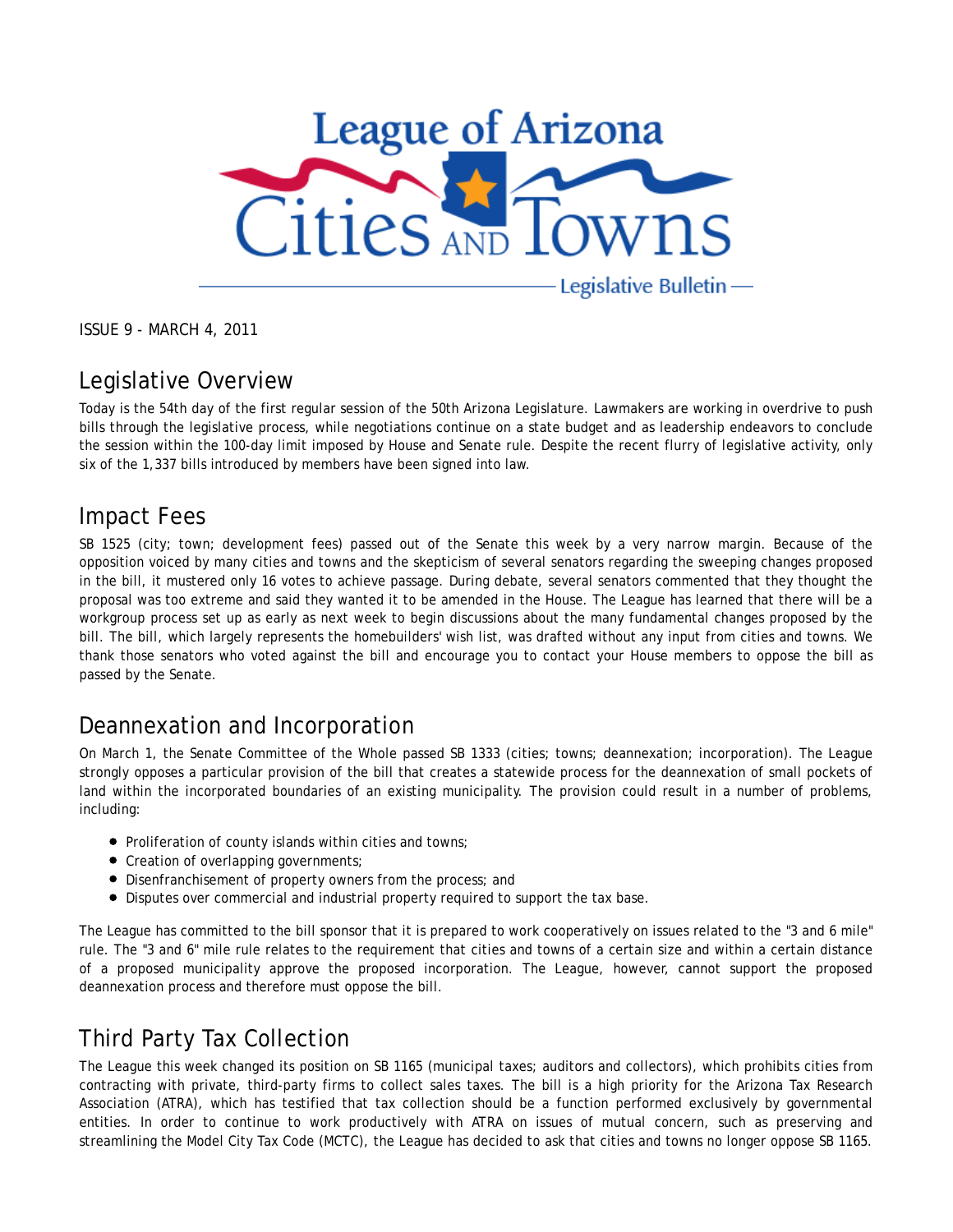We are particularly grateful to Rep. Nancy McLain (R-Bullhead City) and Senator Ron Gould (R-Lake Havasu City) for their support of the municipalities in their district that are currently using a third-party firm for tax collection. But, in order for us to continue to use the framework of the MCTC, it was necessary to change our position on SB 1165.

## Apartment Trash Collection

Senator Gail Griffin (R-Hereford) agreed to work with the League to address issues associated with SB 1204 (trash collection; multifamily housing) when that bill moves to the House. The bill, which mandates that private waste haulers be given the opportunity to contract for the removal of trash from apartment complexes, passed Senate Third Read on Thursday by a vote of 26-0.

### Consumer Fireworks

SB 1388 (consumer fireworks; regulation), introduced by Senator Steve Pierce (R-Prescott) and supported by the League, was defeated on Senate Third Read by a vote of 12-17 on February 28. This bill would have authorized municipalities and counties to regulate the use *and sale* of permissible consumer fireworks. Competing legislation, a strike-everything amendment to SB 1379, further limits the extent to which cities and towns may regulate the use of fireworks, mandating that no city may prohibit their use during certain holiday periods. SB 1379 is on the Senate Rules calendar for Monday.

### Fire Sprinklers

On Wednesday the Senate passed HB 2153 (municipalities; counties; fire sprinklers; code) by a margin of 19-11. The Senate substituted the bill, which had previously passed the House, for SB 1374, an identical bill with a Senate origin. The League opposes the legislation, which strips cities and towns of the authority to enact local ordinances mandating the installation of sprinklers in new residences. Cities that adopted fire sprinkler codes before 2010 are exempt from the bill's provisions. The bill now proceeds to the Governor for her consideration.

### Regulatory Reform Update

The Legislature took action this week on two bills imposing regulatory reforms on local governments. SB 1286 (counties; cities; permits; time limit) requires counties and municipalities to approve or deny any permit application within 60 days; failure to do so would result in automatic approval. The bill passed Senate Third Read on Thursday by a vote of 17-8. We remain strongly opposed to the measure, though the bill sponsor did commit to work with the League on amendments to the legislation as it moves to the House.

SB 1598 (cities; counties; regulatory review) would apply the Regulatory Bill of Rights (currently governing state agencies) to local government; it would also make changes to the general plan statutes regarding aggregate resources. The bill passed out of Committee of the Whole on Wednesday. The League is engaged in ongoing discussions with various stakeholders to develop amendatory language to address our concerns.

# Utility Charges

HB 2193 (municipal water charges; responsibility) passed the House on March 1 by a vote of 49-8. Across the Capitol plaza, SB 1157 (wastewater and garbage charges) passed the Senate on February 28 by a vote of 20-9. Both bills restrict the ability of municipalities to seek recovery of delinquent utility charges from property owners vis-à-vis utility customers. The League and its membership have worked cooperatively and successfully to address this issue with other stakeholders, and we do not apprehend a need for legislation at this time.

### Emergency Response Services Fee

On February 28, the House passed HB 2003 (emergency response services fee; prohibition) by a vote of 52-6. The bill prohibits municipalities from seeking recovery of costs associated with emergency response activities. The bill had been previously amended to permit charges for fire or police services provided outside of a city or town located in a county with a population of less than one million persons. The bill is scheduled to be heard by the Senate Committee on Public Safety and Human Services on March 9. Even though no city or town currently charges (or plans to charge) for emergency response services, the League will testify in opposition to the bill as a preemption of local decision-making authority.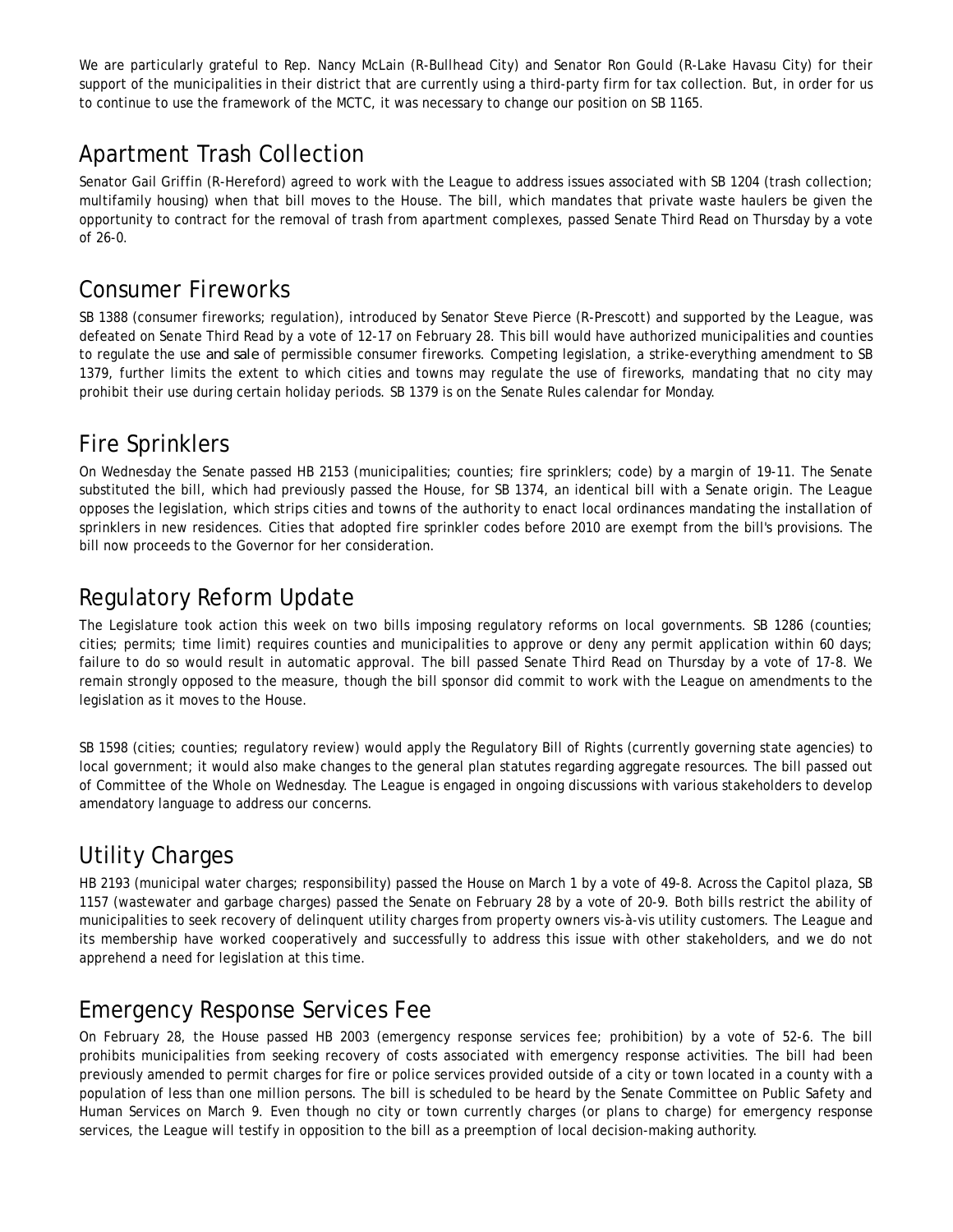#### Photo Radar

On Wednesday, SB 1352 (photo radar prohibition), which would impose a statewide prohibition on the use of photo radar for traffic enforcement purposes, failed to pass Senate Third Read by a vote of 15-15. This vote constituted a significant victory for cities and towns that use photo enforcement for speeding or red light violations. SB 1354 (photo enforcement; violator identification; response) provides that persons receiving a photo radar ticket would be required to neither identify the driver in the photo nor respond to the complaint. It passed the Committee of the Whole on Wednesday. Also on Wednesday, the Committee of the Whole passed SCR 1029 (photo radar prohibition), a measure to put the question of a statewide photo radar ban to a vote of the people. The League opposes all three measures to the extent they dimish local control and impact public safety.

### Liquor

SB 1460, the liquor omnibus bill, passed the Senate Committee of the Whole this week. For the benefit of cities, the bill was amended to permit municipalities and counties to protest the transfer of an existing liquor license to a new business owner. We thank the bill sponsor, Senator Michele Reagan (R-Scottsdale), for responding to our concerns and supporting the amendment.

### Firearms

The firearms omnibus bill, SB 1201, passed the Senate by a vote of 21-8 on March 3. Although a number of provisions that we opposed have been removed from the bill (e.g. changes to Shannon's law, penalties assessed against violators of gun rights), it still requires those public entities that prohibit firearms in their buildings to provide metal detectors, lock boxes for storage and armed personnel at their entrances. The bill now proceeds to the House.

### Pension Reform Update

Senator Steve Yarbrough's (R-Chandler) comprehensive pension reform bill, SB 1609 (retirement systems; plans; plan design), moved rapidly through the Senate this week. The bill progressed through Rules on Monday, Caucus on Tuesday and Committee of the Whole on Wednesday. It then passed out of Third Read on Thursday by a vote of 21-5. The League remains concerned about certain financial aspects of the proposal and is participating in ongoing discussions with the sponsor and Senate staff.

# Legislator Profile - Senator Linda Lopez

It is often said that no good deed goes unpunished. If that is so, then Senator Linda Lopez should brace herself for a lifetime of torture.

The story of the senator from District 29 is a chronicle of service above self, involving a legacy of contributions to the unfortunate, the disabled and those who reside at the margins of society. Take, for example, her extended occupation as a foster parent. Over the course of ten years, Senator Lopez parented forty-four children who had been neglected and abused. Several of them suffered severe behavioral, physical and psychological problems.

Or consider her ongoing work for La Frontera Center, the largest community behavioral health agency in Arizona. As someone who has helped numerous poor and homeless drug addicts pull their shattered lives together, Senator Lopez radiates pride when she recounts client success stories - like that of a man who lived on the streets for twenty-four years, but who now, with



the help of the center, is working, has enjoyed sobriety for the past four years, and is living in his own apartment.

The senator's interest in community activism was enflamed as a young woman who entered the University of California at Berkeley on a full scholarship during the turbulent 1960s. At the time, Berkeley was the collegiate epicenter of active protest for social change. Attending school on a Spencer Scholarship, Senator Lopez became involved in a number of causes. When then-Governor Ronald Reagan proposed tuition increases at state universities, for example, Senator Lopez and her mother marched from Berkeley to Sacramento in protest. She remembers the excitement she felt when Cesar Chavez, the famed